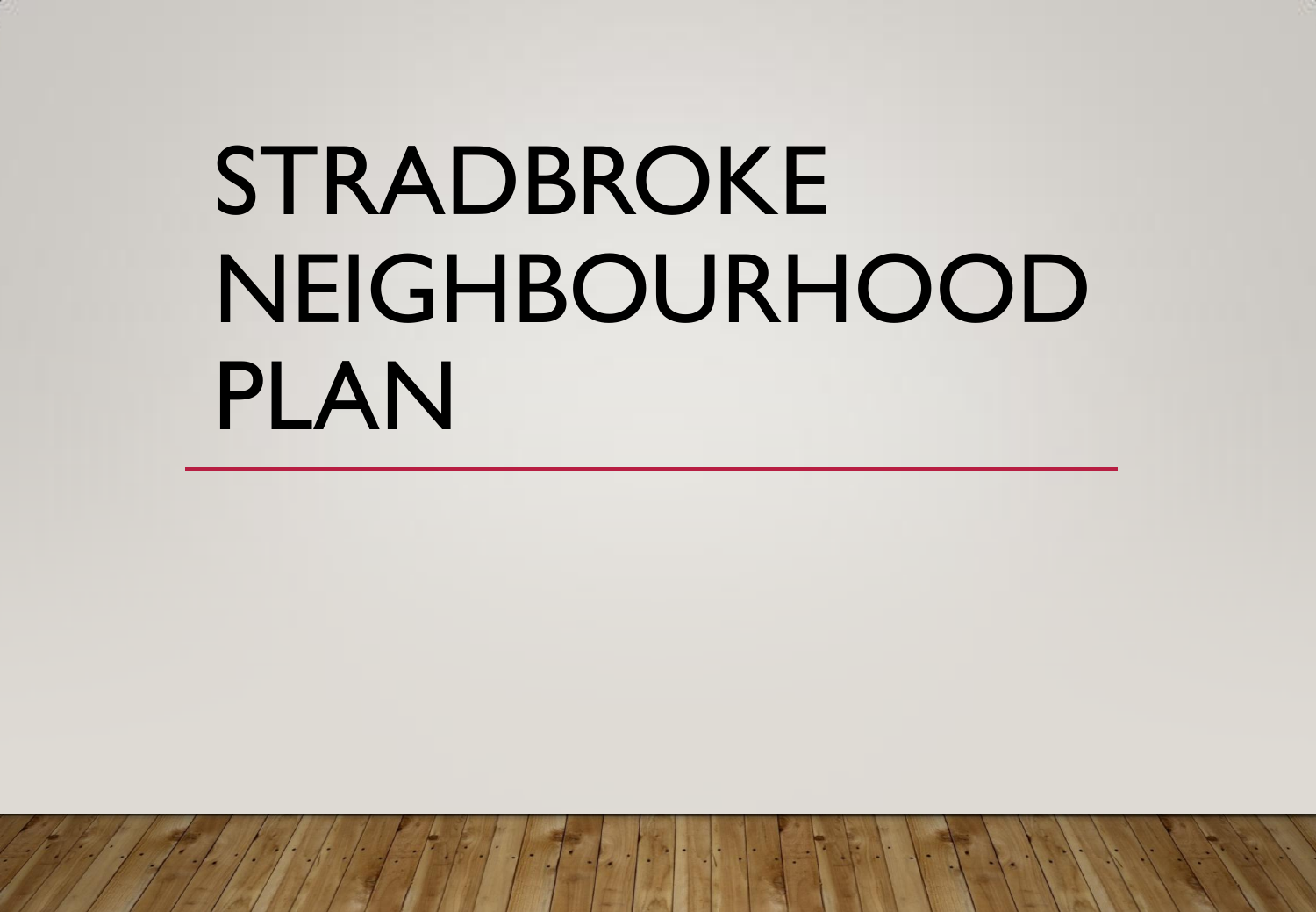### NEIGHBOURHOOD PLAN – THE PROCESS

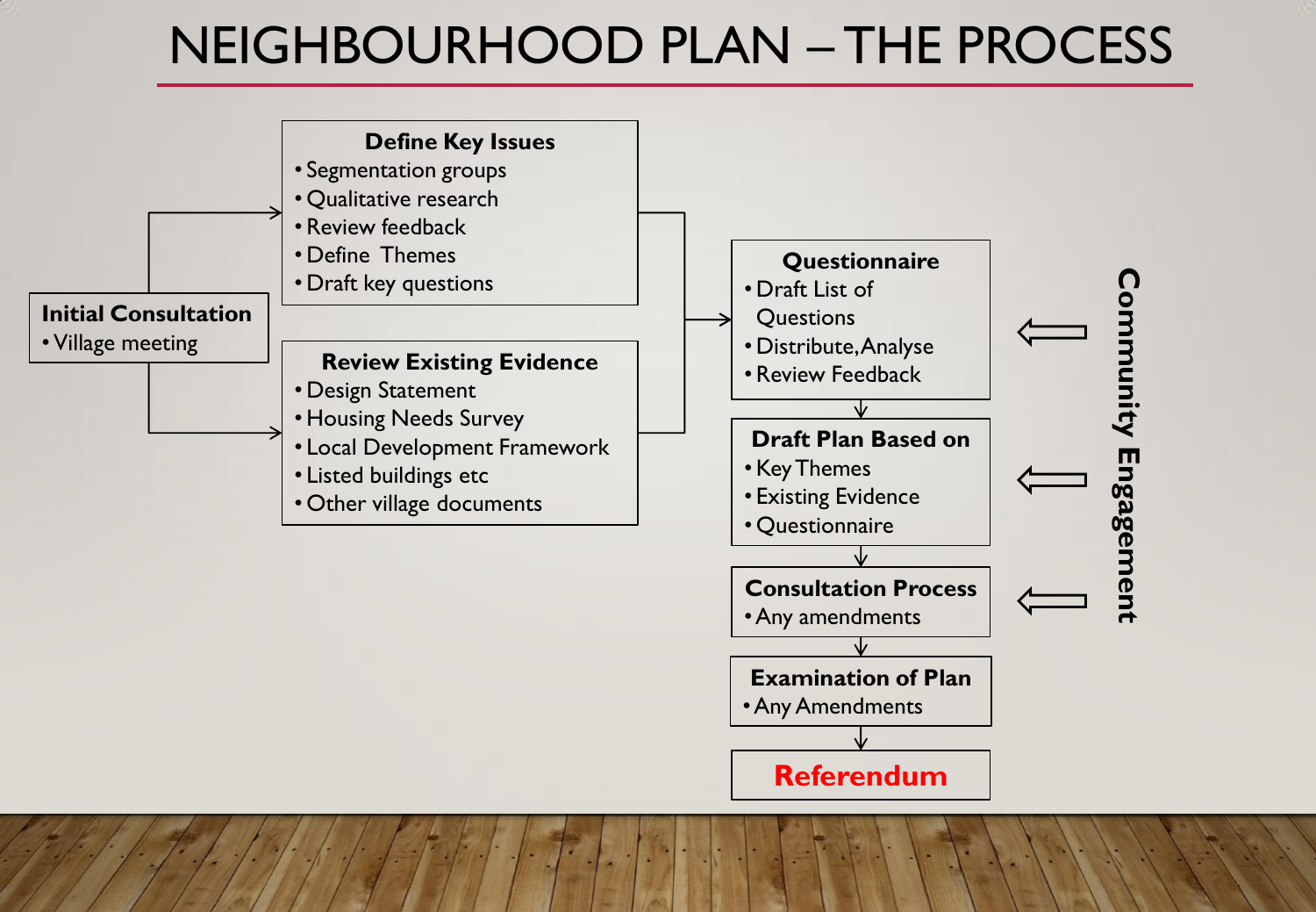### NEIGHBOURHOOD PLAN - TIMETABLE

- Village Consultation May 2014
- Evaluation of Market Research Agencies Nov 2014
- David Spencer Qualitative Research Study Jan 2015
- Project Plan Feb 2015
- Focused Workstreams Established Mar 2015
- Project Leadership change Sept 2015
- Development of Quantitative Community Survey Nov 2015
- Community Survey May 2016
- Analysis of Survey Results October 2016
- Open day of Results November 2016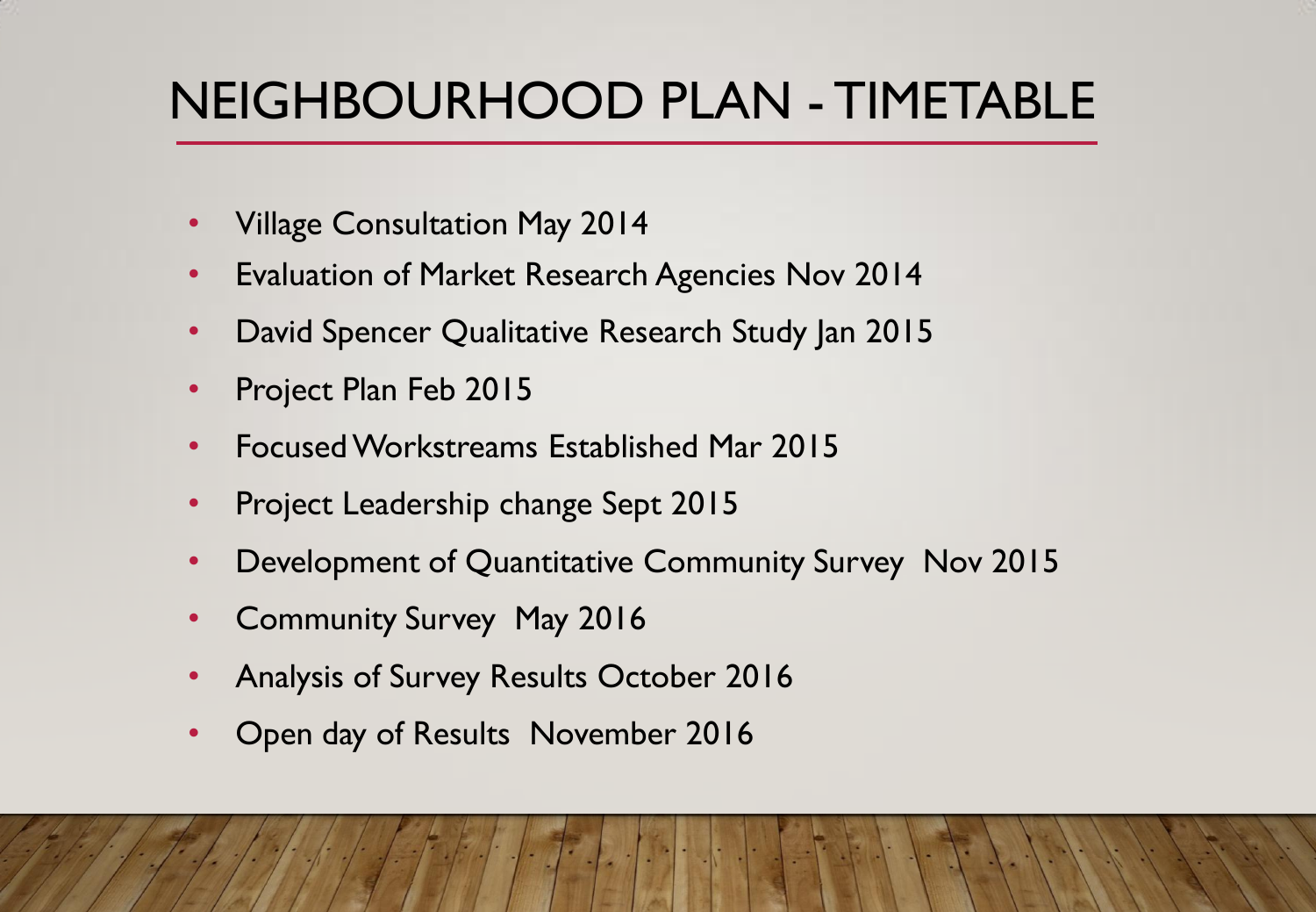### RESEARCH AND COLLATION DEC.2016 – MAY 2017

- Discussion and guidance on data and information gathered. NPs must be based on evidence with surveys/data to inform options.
- Draft sections produced reflecting the 5 Subject areas Housing, Heritage, Economy, Transport and Amenities
- Site Assessment for potential development
- Preparation of final document structure Vision, Objectives, and Policies,
- Identifying the main planning policies relevant to Stradbroke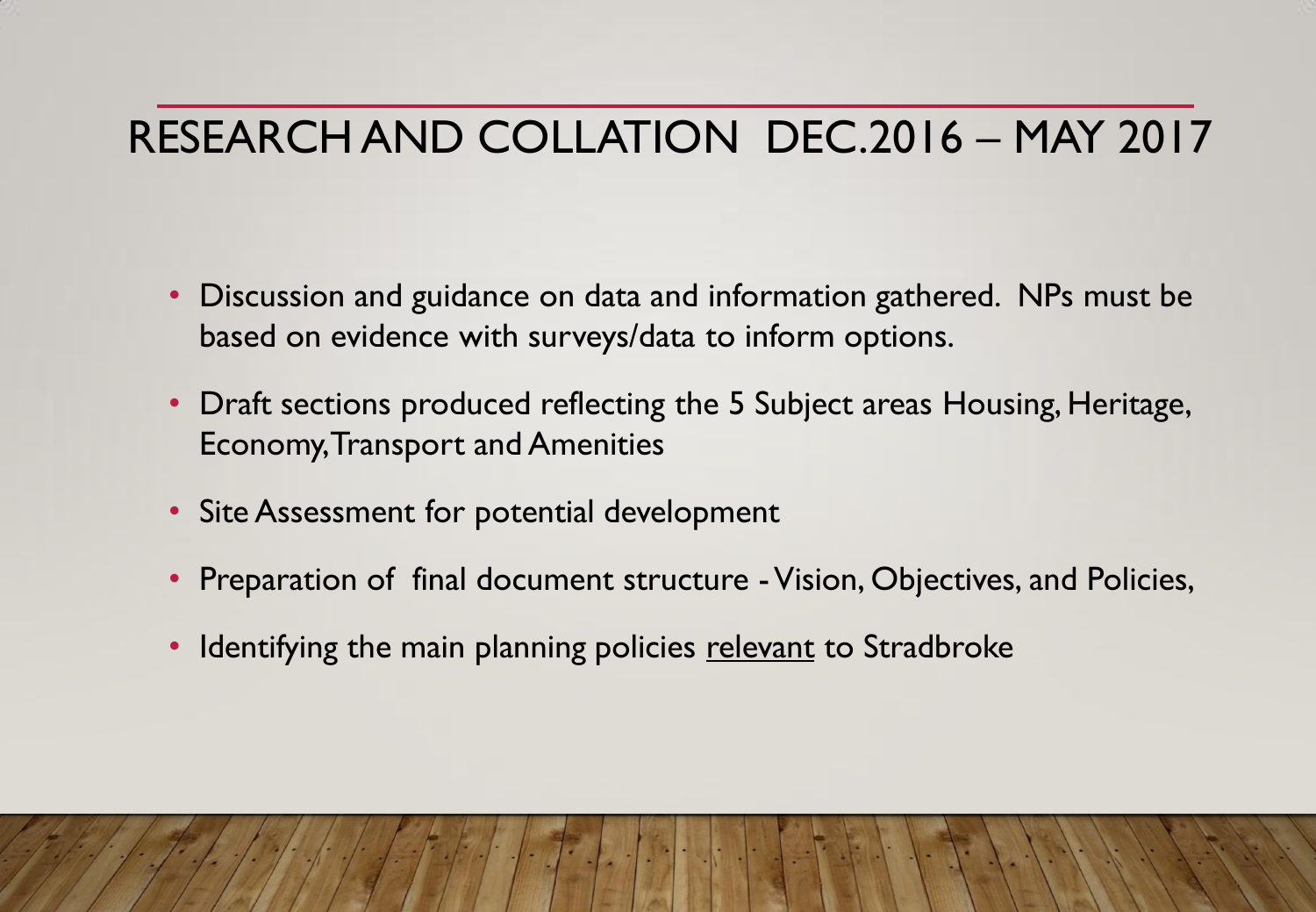# SITE ASSESSMENTS

- The expectation is that the Plan will allocate sites for housing so needs a robust and transparent approach to identifying suitable sites
- Are the sites available, deliverable, achievable, acceptable?
- Preparation of template for site evaluation
- Dummy run to gain experience
- Approaching professionals to undertake task. This proved difficult and costly
- NB. The necessity to have external consultants to alleviate any local influence or bias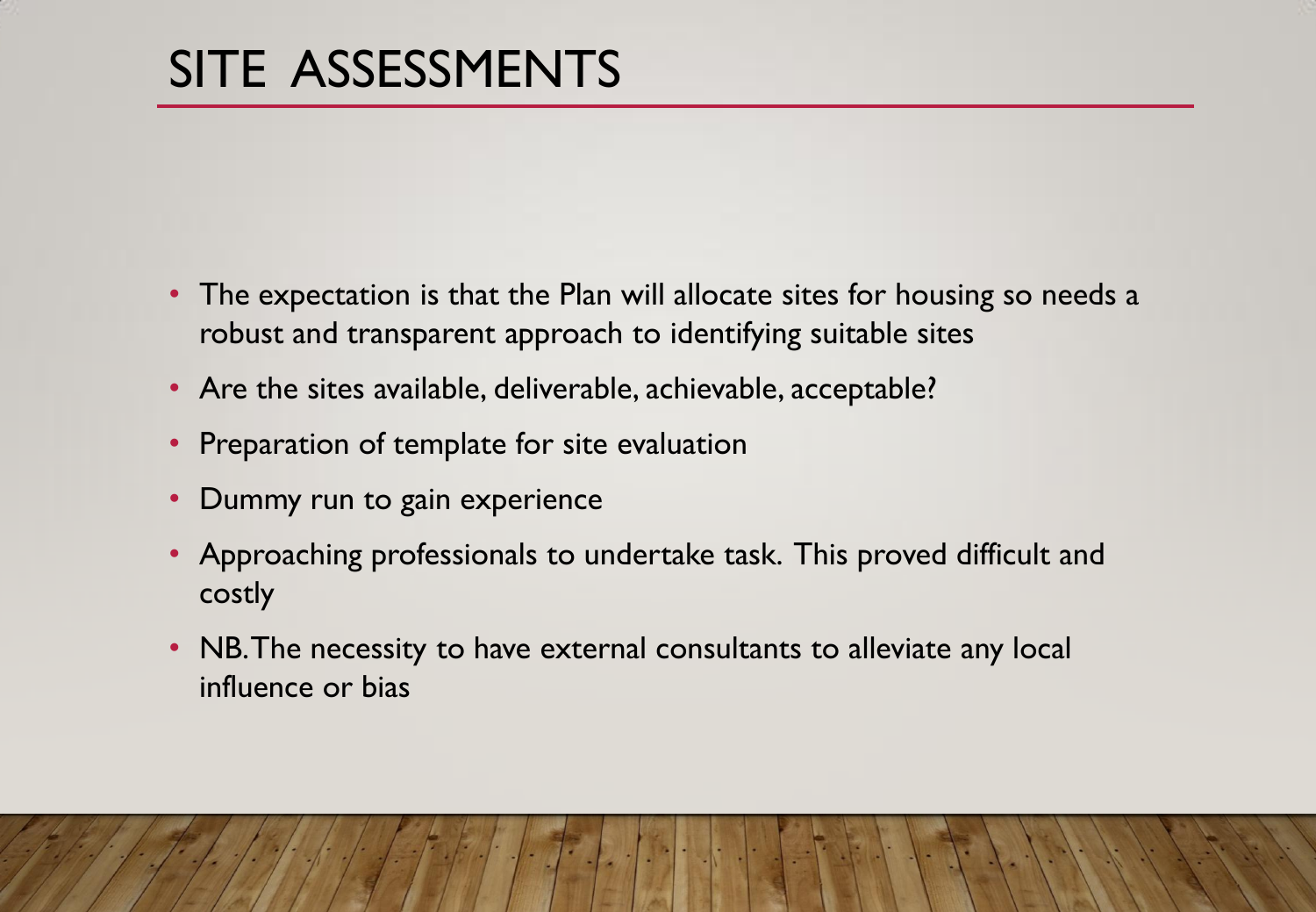# SITE ASSESSMENT CRITERIA CHECKLIST

#### **Developability**

- 1.1 Physical
- 1.2 Utilities
- 1.3 Existing use
- 1.4 Accessibility
- 1.5 Availability

#### **Sustainability**

#### **Economic**

- 2.1 Employment
- 2.2 Minerals
- 2.3 Support to Village
- 2.4 Economic initiative

#### **Social**

- 3.1 Housing needs
- 3.2 Shops and services
- 3.3 Public transport
- 3.4 Walking! cycling
- 3.5 Recreation
- 3.6 Community
- 3.7 Bad neighbour use
- 3.8 Existing amenity
- 3.9 Rural linkages

#### Every site rated on each criteria  $(1 - 4)$  and reasons given for rating. Overall scores then used to make informed decisions on prefered sites

#### **Environmental**

4.1 Habitats 4.2 Heritage assets 4.3 Traffic impact 4.4 Settlement pattern 4.5 Ground water 4.6 Flooding 4.7 Land stability 4.8 Agriculture 4.9 Previously Developed Land 4.10 Open countryside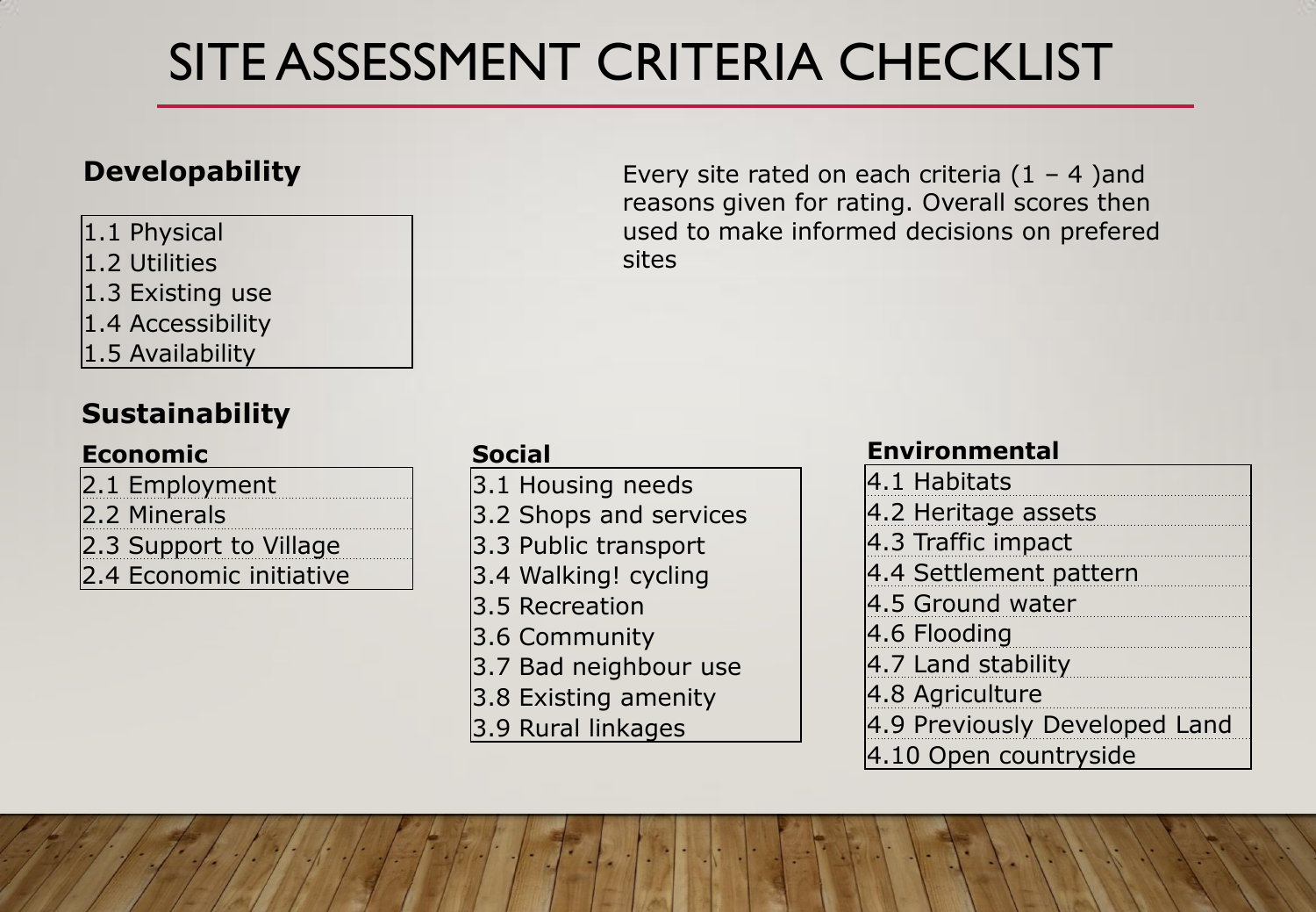# FINANCE

- Negotiating technical support from County Council for site assessments (no charge)
- Application for a further grant of £3000 from April 1<sup>st</sup> 2017 to complete the project
- Expression of interest accepted in April 2017. 30 days to apply. Application completed.
- This grant will support the site assessment work and pay for the remaining administration costs to project completion. (printing, publicity, etc)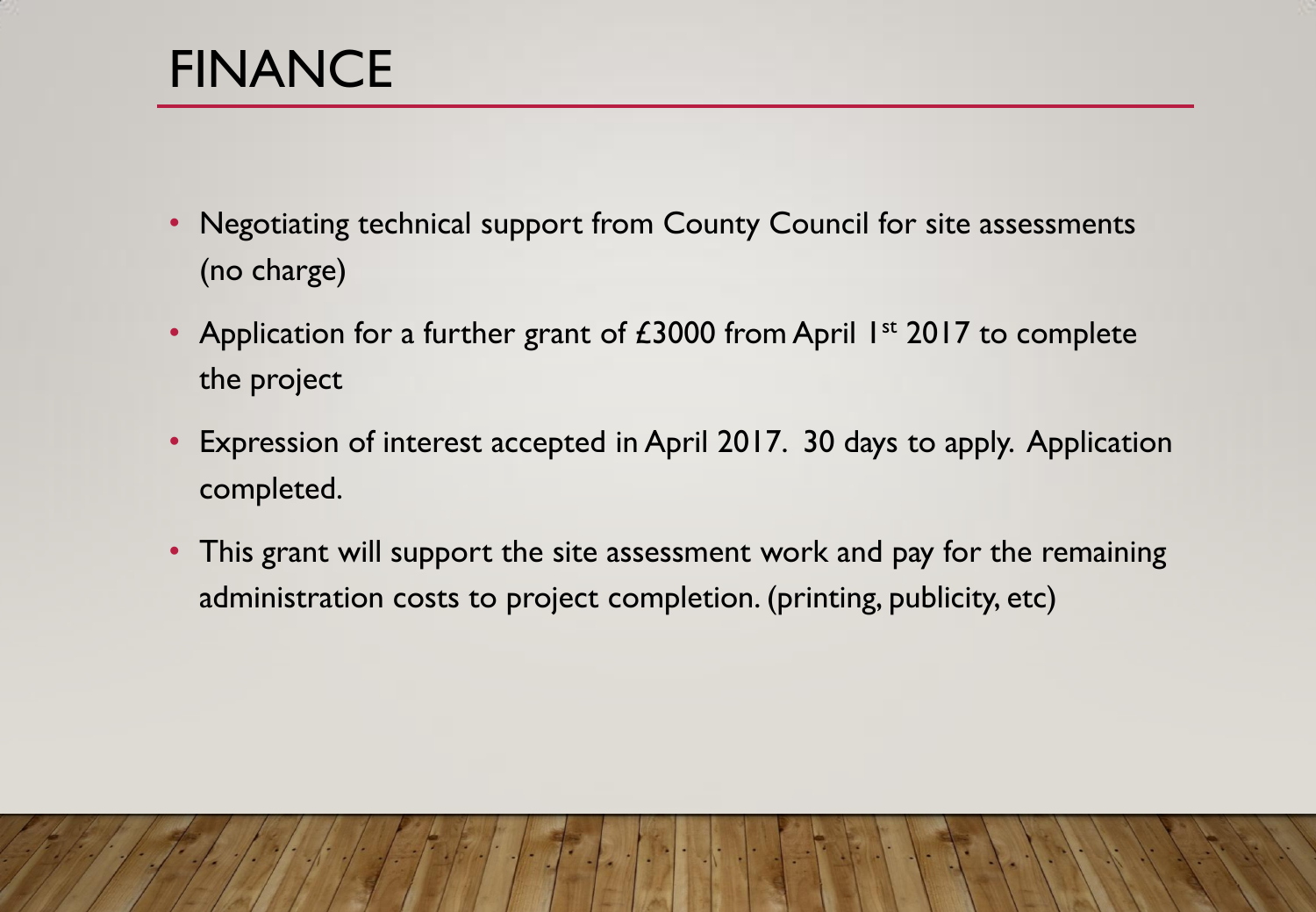### EXPENSES IN DETAIL

| <b>Date</b>                                            | <b>Description</b>                              |                    |                    | <b>Detail</b> |                    | <b>Total</b> |
|--------------------------------------------------------|-------------------------------------------------|--------------------|--------------------|---------------|--------------------|--------------|
| 01/07/2014                                             | NP Workshop JH                                  |                    | £                  | 60.00         | $\pmb{\mathsf{f}}$ | 60.00        |
| 10/11/2014                                             | Room hire fee                                   |                    | £                  | 55.50         | £                  | 55.50        |
| 12/01/2015                                             | <b>CAS-Housing Needs Survey</b>                 |                    |                    | £ 2,411.50    | £                  | 2,411.50     |
| 12/01/2015                                             | <b>CAS- Questionnaire software</b>              |                    | £                  | 250.00        | £                  | 250.00       |
| 12/01/2015                                             | Room hire on account                            |                    | £                  | 599.50        | £                  | 599.50       |
| 09/02/2015                                             | Direct Dialogue - discussion and analysis       |                    |                    | £ 3,000.00    | £                  | 3,000.00     |
| 09/03/2015                                             | RT Refreshment for NP meeting - milk & biscuits |                    | £                  | 11.17         | $\pmb{\mathsf{f}}$ | 11.17        |
|                                                        | Total spend 2014/15                             |                    |                    |               | £                  | 6,387.67     |
|                                                        |                                                 |                    |                    |               |                    |              |
| 29/04/2016                                             | Tuddenham Press - questionnaire printing        |                    | £                  | 755.00        | £                  | 755.00       |
| 26/04/2016                                             | GRD - expenses                                  | <b>PVC Banner</b>  | £                  | 28.80         |                    |              |
|                                                        |                                                 | Printer Ink        | £                  | 74.97         |                    |              |
|                                                        |                                                 | Mileage            | £                  | 63.00         | $\pmb{\mathsf{f}}$ | 166.77       |
| 05/11/2016                                             | GRD - expenses                                  | <b>Sticky Dots</b> | $\pmb{\mathsf{f}}$ | 6.89          |                    |              |
|                                                        | for open day                                    | Crayola Markers    | £                  | 3.41          |                    |              |
|                                                        |                                                 | Stationery         | £                  | 55.43         | £                  | 65.73        |
|                                                        | Total spend to date 2016/17                     |                    |                    |               | £                  | 987.50       |
|                                                        |                                                 |                    |                    |               |                    |              |
|                                                        | Total spend to date overall                     |                    |                    |               | £                  | 7,375.17     |
| Income to date (Locality Grant Sept 2014)<br>£ $6,500$ |                                                 |                    |                    |               |                    |              |
|                                                        |                                                 |                    |                    |               | £                  | 6,500.00     |
| Net cost to PC to date                                 |                                                 |                    |                    |               | £                  | 875.17       |
|                                                        |                                                 |                    |                    |               |                    |              |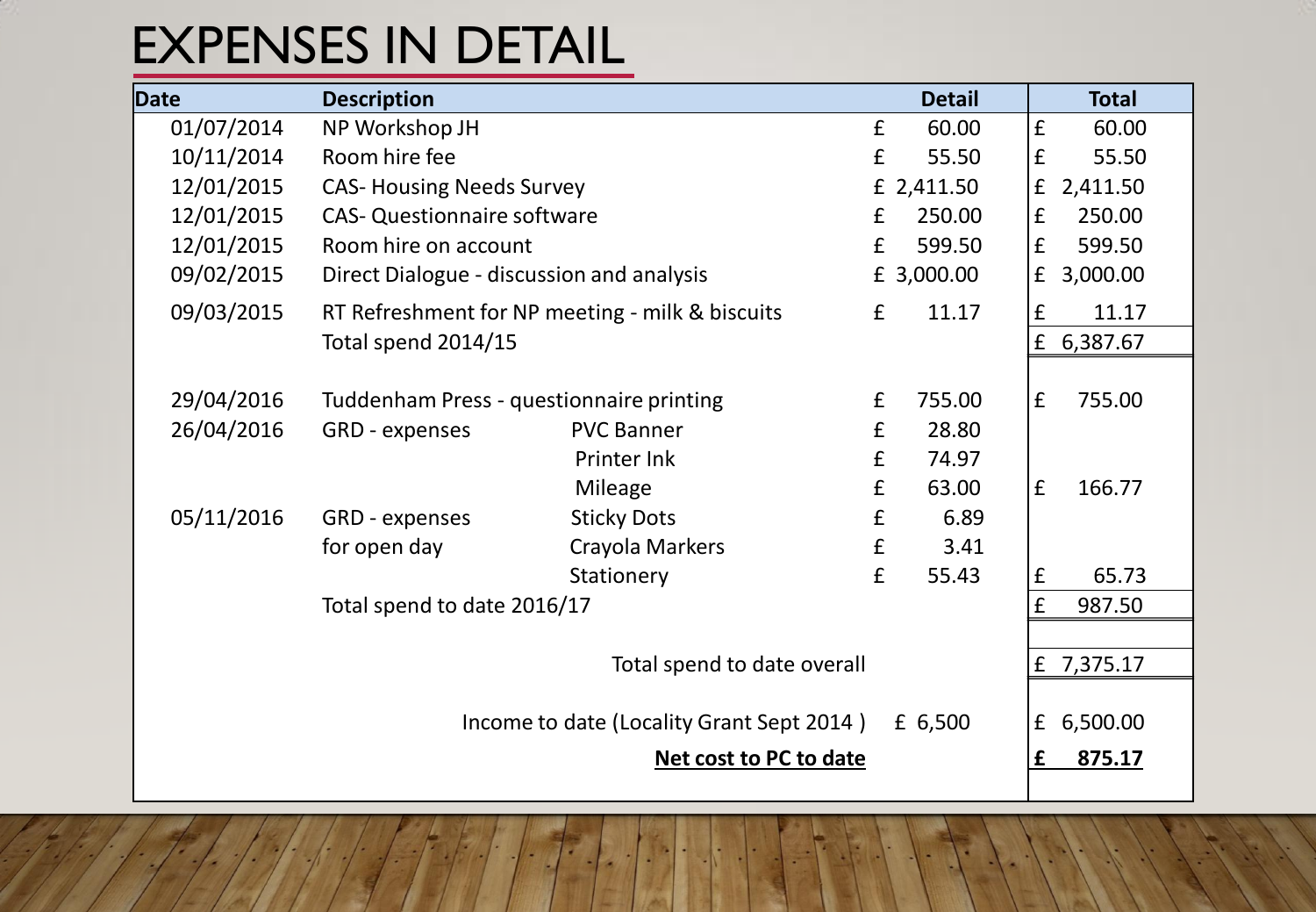# IMPORTANT POINTS

- Our aim has been to keep the costs as low as possible.
- The cost to the PC has been small and overseen by the PC Clerk
- The work we have completed and the time taken is parallel to Debenham
- The time-line is reflected in other national NPs
- We are all volunteers and some have full time jobs to hold down